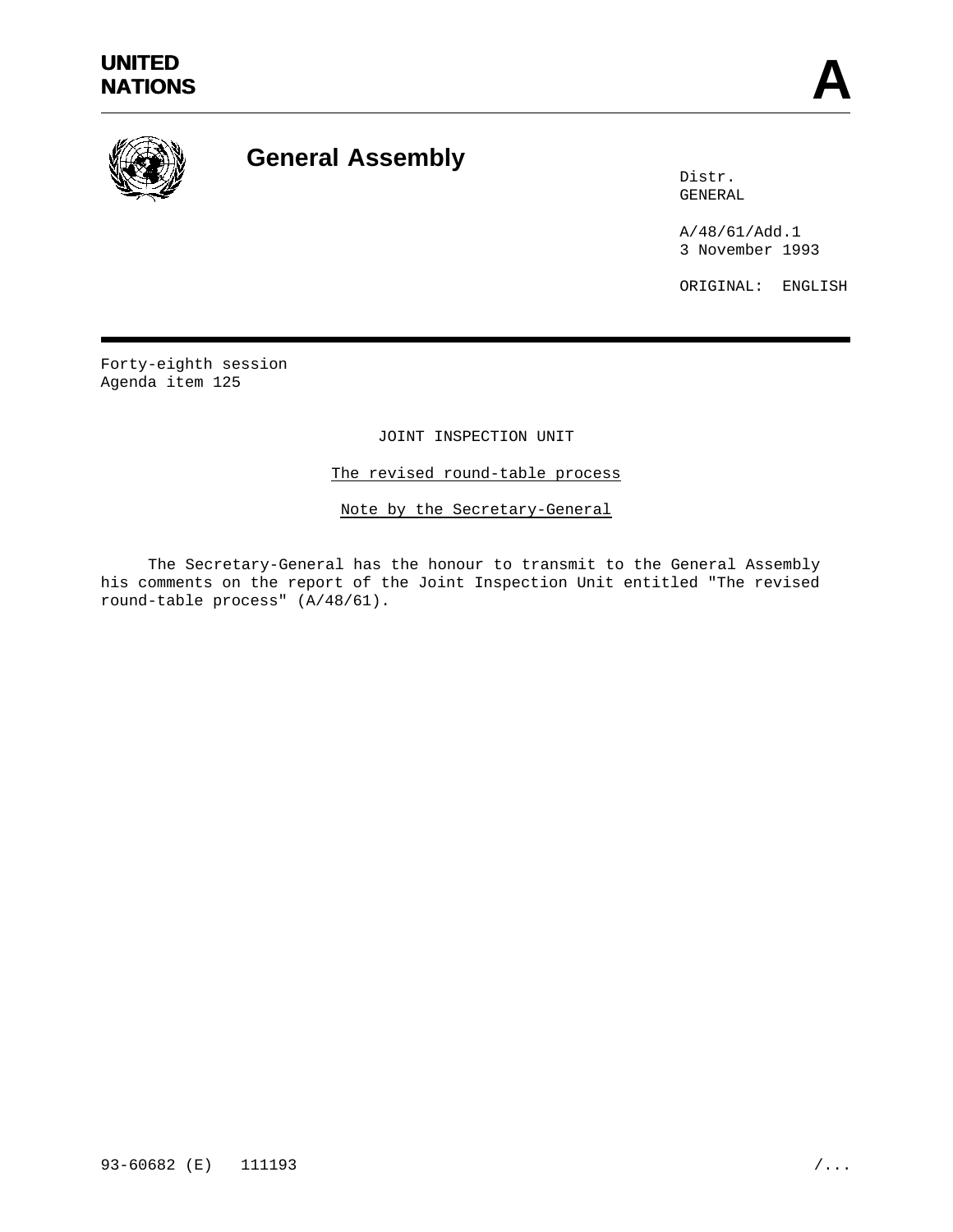#### ANNEX

## Comments of the Secretary-General

### I. INTRODUCTION

1. The present study was included in the work programme of the Joint Inspection Unit at the request of the Food and Agriculture Organization of the United Nations (FAO). In the process of the preparation of his report, the Inspector held in-depth consultations with FAO, other specialized agencies of the United Nations system, a number of United Nations departments and, more particularly, with the United Nations Development Programme (UNDP) and a number of Governments of the least developed countries having round-table arrangements with UNDP.

2. The Inspector comes to the conclusion that, in its 20 years of existence, the round-table machinery has become more complex. Among the obstacles to achieving the objectives of the round tables, the Inspector cites the absence of administrative infrastructure, the lack of cadres, the low absorptive capacity of least developed countries and, most importantly, the fact that the profile of the round-table process is no longer clearly perceived and its specific usefulness has become obscure. In the view of the Inspector, the round tables make little effort either to assess the impact of various activities undertaken within the programme cycle, including the organization of meetings, the preparation of strategy documents, the collection of data and so on or to estimate the resources generated or to measure the effectiveness of the various programmes. The above and other weaknesses of the round tables raise the overall problem of the responsibility for the success or failure of round-table activities.

3. The Inspector draws the conclusion that in order to allocate to the round-table process specific tasks that distinguish it from other technical cooperation activities and to reduce the number of round-table meetings and documentation, the three main objectives of round tables should be reviewed, namely (a) the generation of additional resources; (b) the strengthening of capacities and infrastructure for aid coordination and management; and (c) the formulation of long-term strategies.

4. The Inspector recommends that, in view of the great needs of the least developed countries for all types of financing, the round tables should assist them in generating steadily increasing additional funds and/or debt relief. With the agreement of the countries concerned, UNDP should organize, in their capitals, annual meetings that would be attended by all potential investors. Government requests for additional financing should relate to specific projects formulated with the assistance of UNDP for which financing had not been found within the framework of bilateral and multilateral agreements. The Government concerned should be responsible for ensuring that the projects presented fit into its long-term development strategy and were priority projects. The Inspector also recommends that the funds generated through the round tables should be allocated directly to UNDP, to the United Nations and specialized agencies, or to the beneficiary Governments responsible for execution of those projects.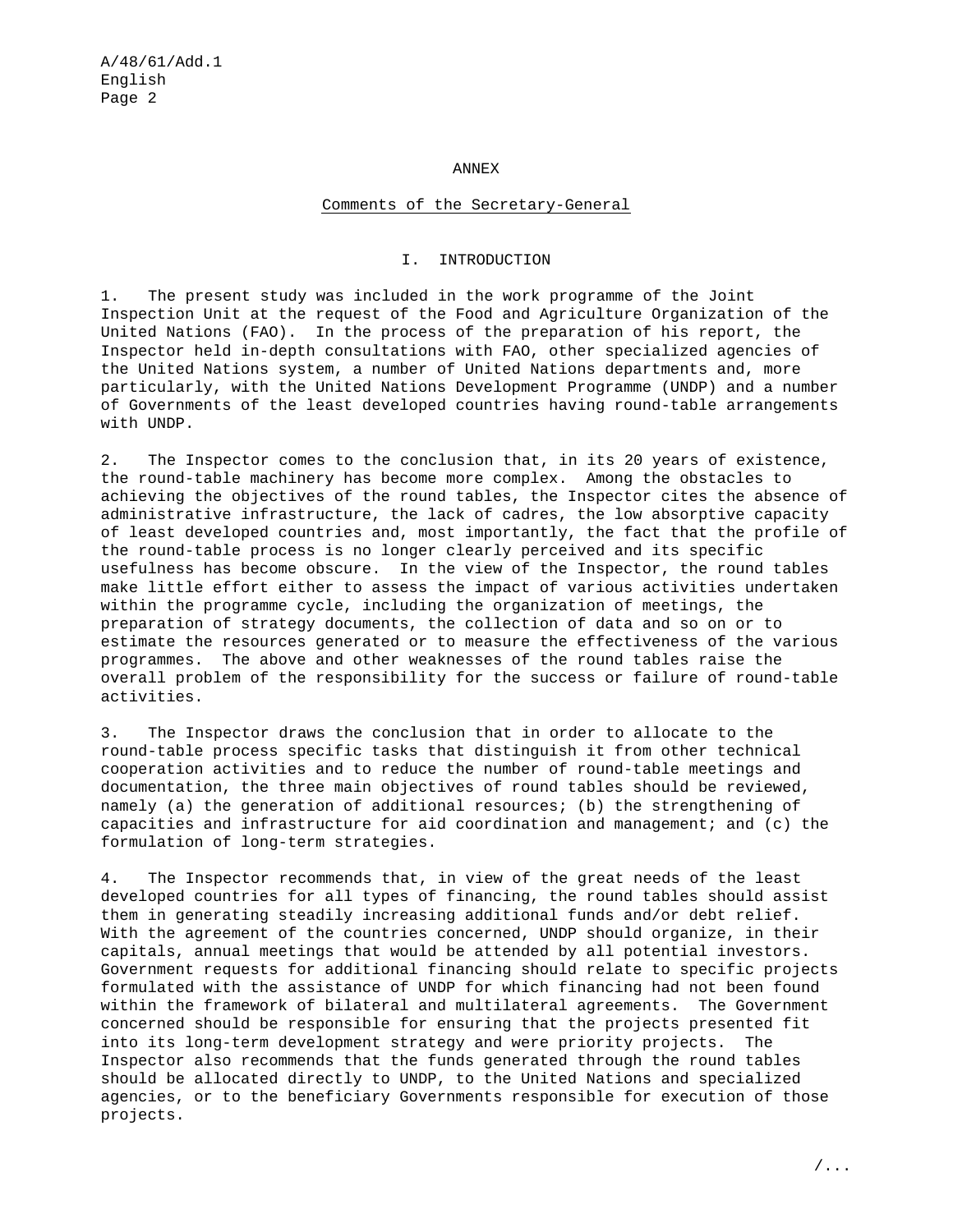5. The Inspector further recommends that, in order to avoid duplication and achieve a judicious share-out of the round table and the National Technical Cooperation Assessment and Programmes (NaTCAPs) processes in those least developed countries having both arrangements, activities to strengthen aid coordination and management institutions should be reserved for the NaTCAPs, in particular by establishing services responsible for collecting data and statistics on aid and technical cooperation, the coordination of aid and channelling it towards the execution of operational programmes and projects. In other least developed countries still without NaTCAP arrangements, UNDP should aim its activities at enabling the beneficiary Governments to undertake, in the long term without assistance, all the tasks relating to the coordination and management of aid and technical cooperation.

6. In his third recommendation, related to the formulation of a development strategy, the Inspector makes the proposal that, in order to consolidate the various macroeconomic studies and economic and social programmes and plans, and to integrate them into long-term development strategies, UNDP should help the least developed countries concerned to establish or strengthen the existing government services responsible for the preparation and updating of long-term development strategies, and provide a framework for the action of the various bilateral and multilateral partners.

### II. GENERAL COMMENTS

7. The Secretary-General has found the report a timely study, in view of the increasing constraints a number of least developed countries face in mobilizing resources for development. The report correctly points out the need to rationalize the burgeoning infrastructure associated with the round-table mechanism, with a view to increasing harmonization and avoiding duplication with related activities of the United Nations system. Of particular note in that respect is the linkage between the round tables and the NaTCAPs in the sphere of aid coordination.

8. The subject of the study is of major interest to the United Nations, as far as it reviews one of the key elements in the arrangements made for the implementation, follow-up, monitoring and review of the Programme of Action for the Least Developed Countries for the 1990s adopted by the Second United Nations Conference on the Least Developed Countries in 1990. a/ The round tables provide a forum for dialogue and coordination between least developed countries and their development partners, based on the principles of partnership and mutual commitment set out in the Programme.

9. The structure of the report was found to be rather well conceived. Following an assessment of the evolution of the round-table mechanism, the study deals with the role of round tables in generating additional aid, and in the formulation of development strategies and the coordination of assistance. The assessment leads to recommendations, which can be supported in principle.

10. However, in some instances the report was found to contain a number of shortcomings, which, to some extent, diminished the value of the study. One of the main problems is that, in the process of the preparation of the report, consultations were not held with any major bilateral or multilateral donors. It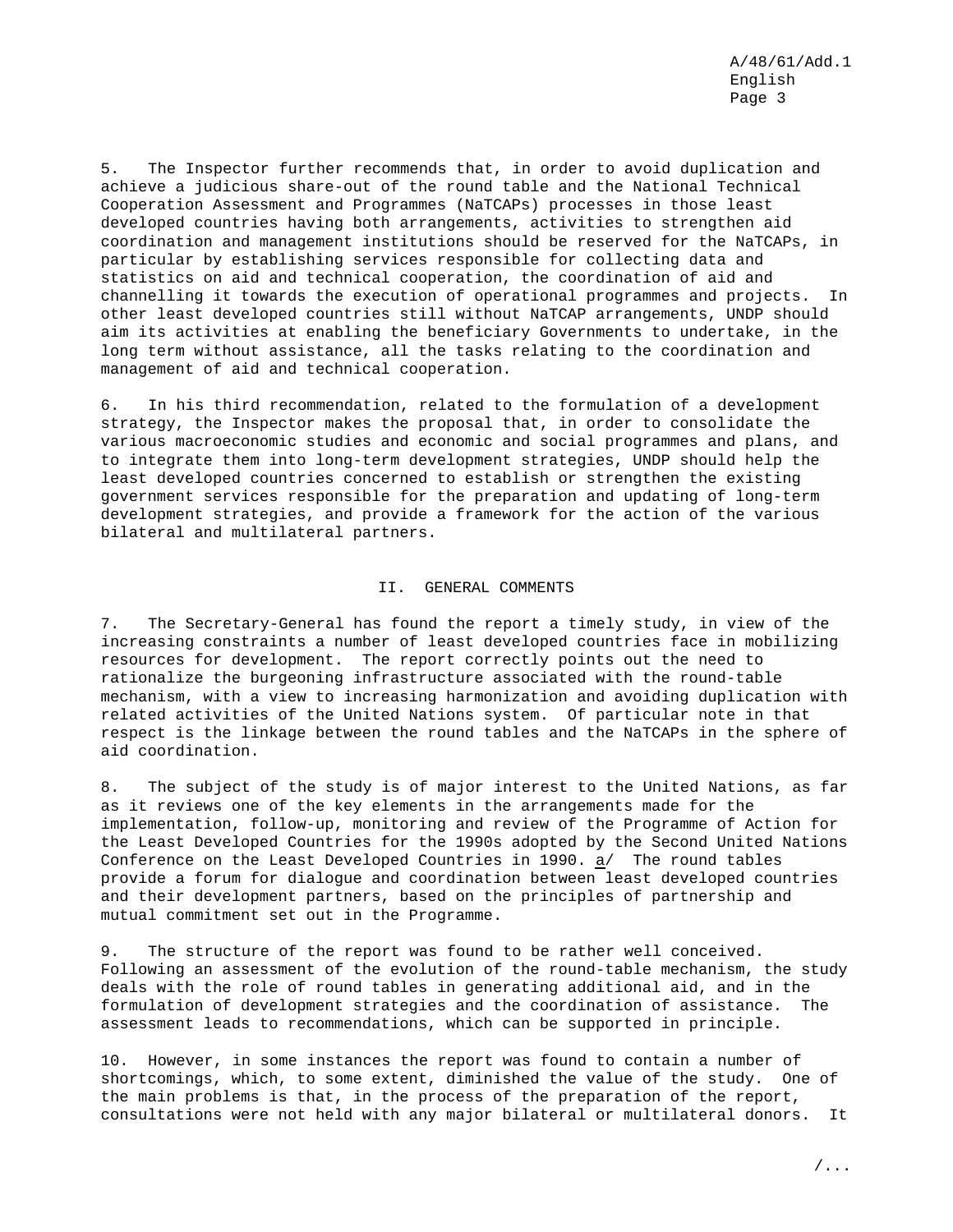A/48/61/Add.1 English Page 4

is widely believed that if the objectives of the round-table process are to engage in a policy dialogue over the recipient country's development strategy, to reach a consensus on actions to be undertaken and to mobilize resources for the implementation of an agreed strategy, an assessment of the achievements of the round-table process in comparison with its objectives should necessarily take account of the views of all the major participants in that process. Otherwise, the lack of consultations with donors can lead to proposals that may be not at all acceptable to them.

11. The Inspector is right to review the evolution of the round-table process over time, involving the transformation from a mechanism limited to assistance in raising funds (until 1984), to a series of actions involving convening of round tables for major donors followed by in-country review meetings and sectoral/thematic consultations (1985-1990), and further to the concept of the round tables as a continuous process of coordination and management of external aid programmes, assistance in the preparation of long-term strategies and strengthening of national institutional infrastructures and capacities for the coordination of aid programmes. At the same time, the author of the study seems to overlook the reality of the above trend as well as the content and modality of the round tables. And the reality is that the round-table mechanism has mirrored some of the practices of the World Bank-sponsored consultative group meetings in attempting to move countries along the path of structural adjustment and encouraging them to adopt a more reformist stance. The round tables are no longer simply a facility for soliciting project financing, as originally conceived, but have been used in many instances as a forum for expressing opinions on governance, degree of democracy, human rights and so on. This has tended to politicize the round-table process and has exposed countries to the pressure of the donors, who have at times used round-table meetings to encourage the least developed countries to adopt the agenda recommended by the donor community.

12. In the view of some United Nations entities, much of the focus of the report is on a perceived overlapping of the round-table process with the NaTCAPs, without establishing the conceptual difference between those two exercises. There is no doubt that they are interrelated processes and certain round-table preparatory activities are funded and carried out as technical cooperation activities. Nevertheless, the round-table process is not, and should not be, considered a mere technical cooperation activity. The basic function of the round tables as a mechanism for the follow-up to the Programme of Action for the Least Developed Countries at the national level is to bring together those countries and their development partners, to review the development strategies of least developed countries and to mobilize funds for their financing, taking a comprehensive approach to the financial flow needed, as set out in paragraph 131 of the Programme. It should also be noted that NaTCAPs only concern technical cooperation and not other forms of development assistance (aid in capital and balance-of-payment assistance, for instance), which are normally also discussed at round-table meetings. Given the mandate attributed to the round-table process in the Programme of Action and taking into account that the donor countries are major actors in that process, a redefinition of the tasks and format of the round-table meetings such as that recommended by the Inspector does not fall within the competence of the United Nations system alone.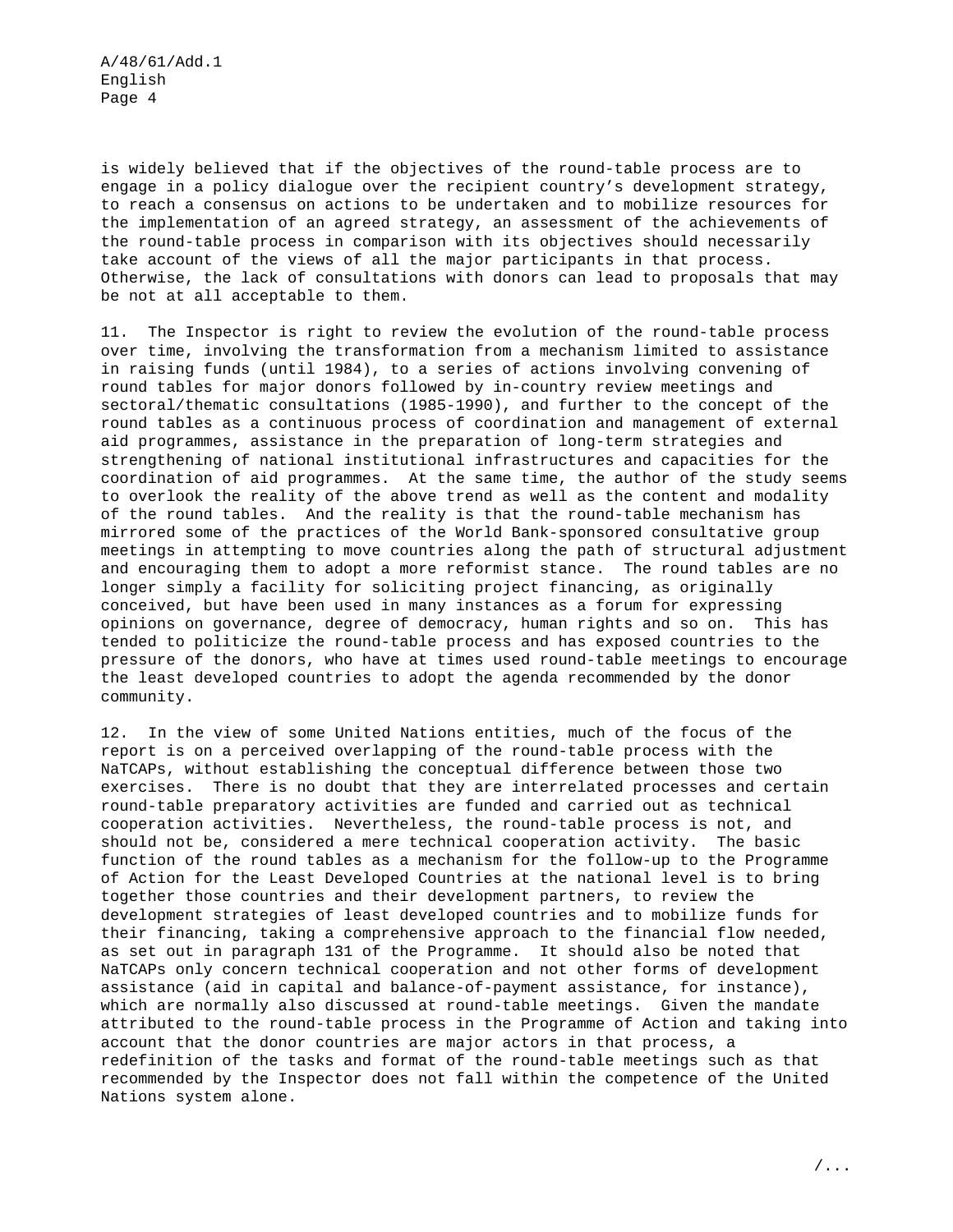A/48/61/Add.1 English Page 5

13. With regard to the suggestions of the Inspector for improving coordination between concerned United Nations organizations, particularly UNDP and the United Nations Conference on Trade and Development (UNCTAD), it should be mentioned that the role of the regional commissions, which are responsible for the follow-up to the Programme of Action at the regional level, as well as for the monitoring of the economic cooperation between the least developed countries and other developing countries in their respective regions, has not been properly reflected in the report.

14. Some United Nations organizations believe that the views of the least developed countries, which are supposed to be the main beneficiaries from the round-table exercise, should have been given more emphasis in the report, and that the study of the experiences of those countries in organizing round tables and of the benefits derived from them would have enhanced the value of the report significantly.

15. It should also be mentioned that the report contains some contradictions, in particular, in the conclusions and recommendations of the Inspector concerning the frequency of the round-table meetings, as well as some inaccuracies in tables, which include several large projects or their components unrelated to the round-table process.

## III. COMMENTS ON RECOMMENDATIONS

Recommendation 1. The round-table process should aim, within the framework of a simplified and less cumbersome procedure, at assisting those least developed countries which so desire in holding annual meetings to reduce their debt and to generate additional funds for financing priority projects for which no other source of financing has been found. The funds generated through the round tables should be allocated directly to UNDP, or to the United Nations and specialized agencies, or to the beneficiary Governments responsible for execution of these projects, in order to reduce the number of intermediaries and shorten time-lags.

16. We can support this recommendation in its part that calls for the improvement of the round-table mechanism. However, we can hardly agree with the proposal to organize the round-table meetings on an annual basis, as it might be too frequent and too demanding on the resources of UNDP, recipient Governments and donor Governments. Instead, it could be proposed that the timing of the meetings should coincide with the preparation of the medium-term plan or an adjustment programme of a recipient country. It should also be mentioned that the role of the round-table meetings in debt reduction is not adequately discussed in the report.

17. Secondly, it needs to be assessed whether, under all circumstances, funds made available through bilateral arrangements should be limited to use through the United Nations system or through Governments. We consider this limitation an unnecessary restriction of choice of executional modalities, which could hamper the impact of the round tables. It is felt that the impact of the round-table process is likely to be diminished if the role of donors and development agencies outside the United Nations system and the Governments is not adequately taken into account. Finally, in connection with the suggested